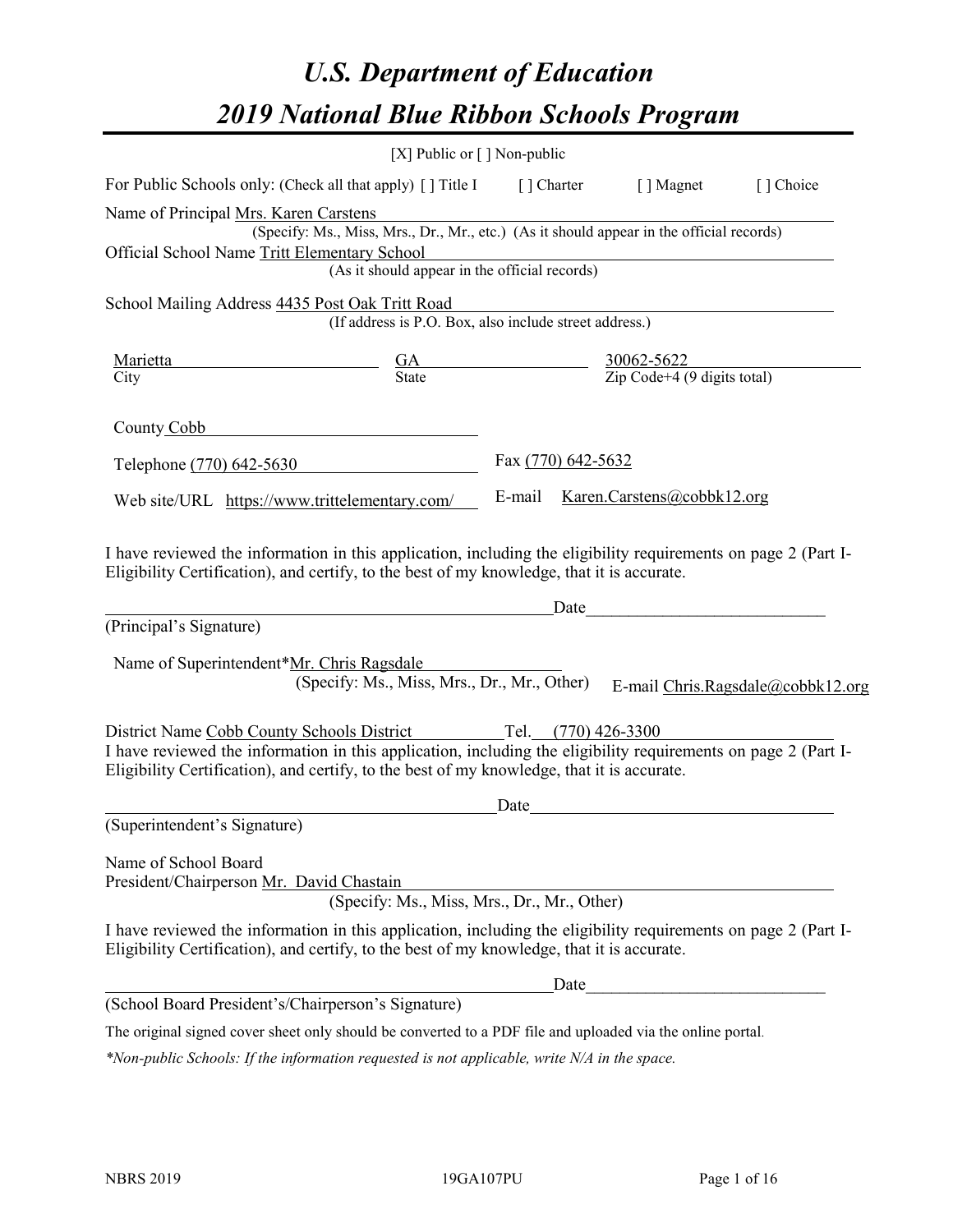The signatures on the first page of this application (cover page) certify that each of the statements below, concerning the school's eligibility and compliance with U.S. Department of Education and National Blue Ribbon Schools requirements, are true and correct.

1. All nominated public schools must meet the state's performance targets in reading (or English language arts) and mathematics and other academic indicators (i.e., attendance rate and graduation rate), for the all students group, including having participation rates of at least 95 percent using the most recent accountability results available for nomination.

2. To meet final eligibility, all nominated public schools must be certified by states prior to September 2019 in order to meet all eligibility requirements. Any status appeals must be resolved at least two weeks before the awards ceremony for the school to receive the award.

3. The school configuration includes one or more of grades K-12. Schools on the same campus with one principal, even a K-12 school, must apply as an entire school.

4. The school has been in existence for five full years, that is, from at least September 2013 and each tested grade must have been part of the school for the past three years.

5. The nominated school has not received the National Blue Ribbon Schools award in the past five years: 2014, 2015, 2016, 2017, or 2018.

6. The nominated school has no history of testing irregularities, nor have charges of irregularities been brought against the school at the time of nomination. If irregularities are later discovered and proven by the state, the U.S. Department of Education reserves the right to disqualify a school's application and/or rescind a school's award.

7. The nominated school has not been identified by the state as "persistently dangerous" within the last two years.

8. The nominated school or district is not refusing Office of Civil Rights (OCR) access to information necessary to investigate a civil rights complaint or to conduct a district-wide compliance review.

9. The OCR has not issued a violation letter of findings to the school district concluding that the nominated school or the district as a whole has violated one or more of the civil rights statutes. A violation letter of findings will not be considered outstanding if OCR has accepted a corrective action plan from the district to remedy the violation.

10. The U.S. Department of Justice does not have a pending suit alleging that the nominated school or the school district, as a whole, has violated one or more of the civil rights statutes or the Constitution's equal protection clause.

11. There are no findings of violations of the Individuals with Disabilities Education Act in a U.S. Department of Education monitoring report that apply to the school or school district in question; or if there are such findings, the state or district has corrected, or agreed to correct, the findings.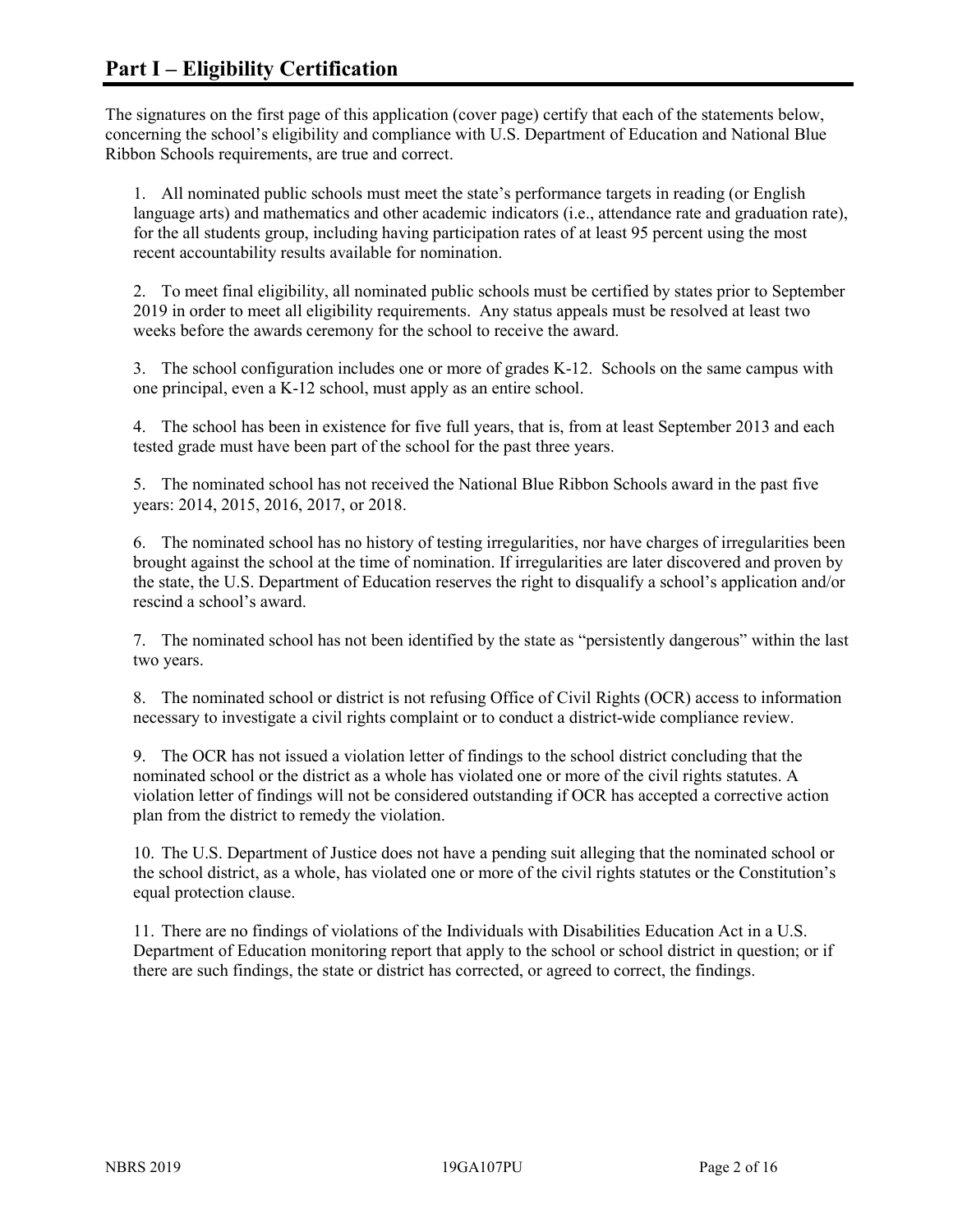# **PART II - DEMOGRAPHIC DATA**

#### **Data should be provided for the most recent school year (2018-2019) unless otherwise stated.**

#### **DISTRICT**

1. Number of schools in the district  $68$  Elementary schools (includes K-8) (per district designation): 25 Middle/Junior high schools 18 High schools 1 K-12 schools

112 TOTAL

**SCHOOL** (To be completed by all schools)

2. Category that best describes the area where the school is located:

[ ] Urban or large central city [X] Suburban [] Rural or small city/town

3. Number of students as of October 1, 2018 enrolled at each grade level or its equivalent in applying school:

| Grade                   | # of         | # of Females | <b>Grade Total</b> |
|-------------------------|--------------|--------------|--------------------|
|                         | <b>Males</b> |              |                    |
| <b>PreK</b>             | 0            | $\theta$     | 0                  |
| $\mathbf K$             | 71           | 62           | 133                |
| 1                       | 66           | 60           | 126                |
| 2                       | 86           | 74           | 160                |
| 3                       | 79           | 79           | 158                |
| $\overline{\mathbf{4}}$ | 69           | 67           | 136                |
| 5                       | 87           | 81           | 168                |
| 6                       | 0            | $\theta$     | 0                  |
| 7                       | 0            | $\theta$     | 0                  |
| 8                       | 0            | 0            | 0                  |
| 9                       | 0            | 0            | 0                  |
| 10                      | 0            | $\theta$     | 0                  |
| 11                      | 0            | 0            | 0                  |
| 12 or higher            | 0            | 0            | 0                  |
| <b>Total</b>            | 458          | 423          | 881                |
| <b>Students</b>         |              |              |                    |

\*Schools that house PreK programs should count preschool students **only** if the school administration is responsible for the program.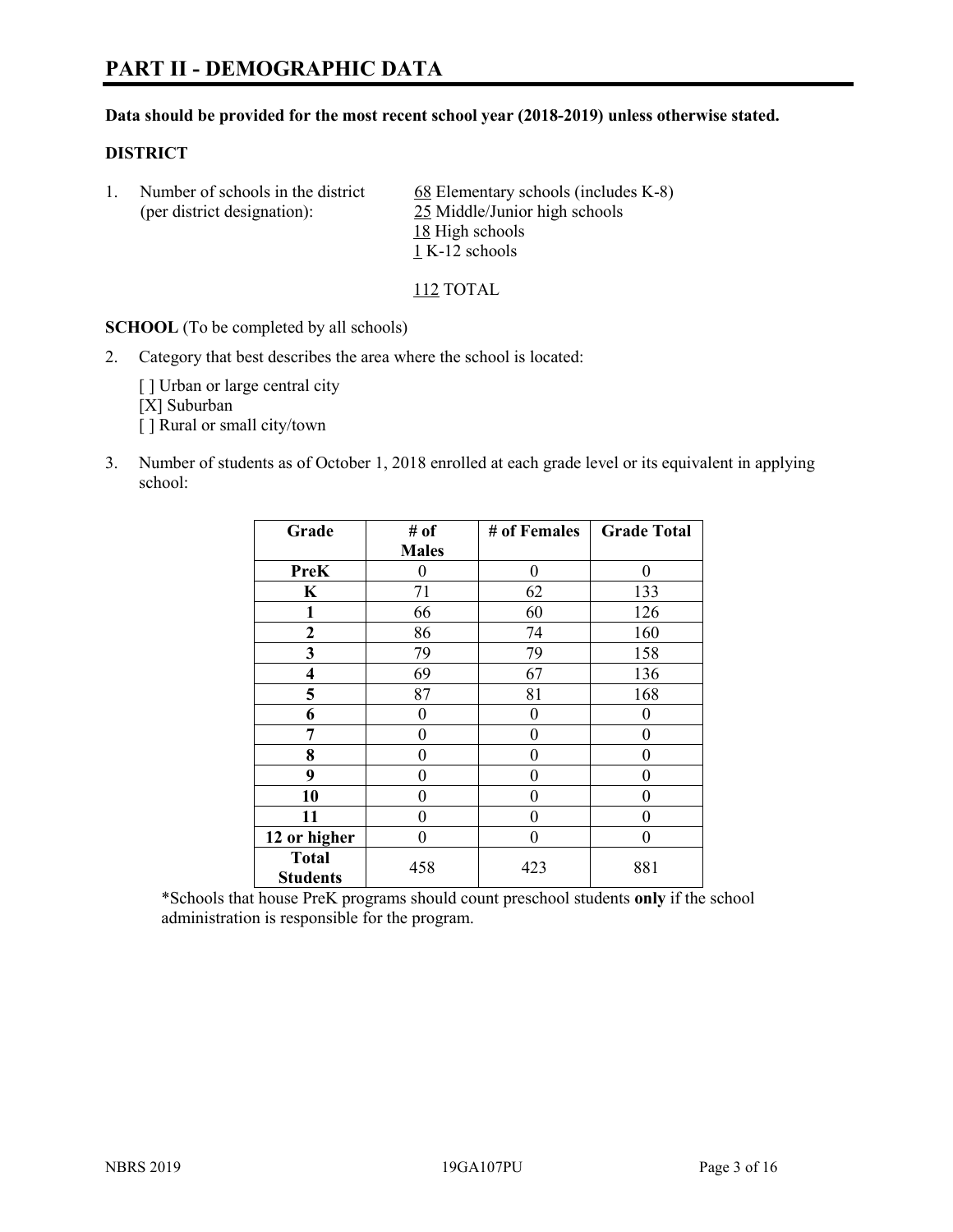4. Racial/ethnic composition of  $0\%$  American Indian or Alaska Native the school (if unknown, estimate): 6 % Asian

4 % Black or African American 5 % Hispanic or Latino 0 % Native Hawaiian or Other Pacific Islander 81 % White 4 % Two or more races **100 % Total**

(Only these seven standard categories should be used to report the racial/ethnic composition of your school. The Final Guidance on Maintaining, Collecting, and Reporting Racial and Ethnic Data to the U.S. Department of Education published in the October 19, 2007 *Federal Register* provides definitions for each of the seven categories.)

5. Student turnover, or mobility rate, during the 2017 – 2018 school year: 2%

If the mobility rate is above 15%, please explain.

This rate should be calculated using the grid below. The answer to (6) is the mobility rate.

| <b>Steps For Determining Mobility Rate</b>    | Answer         |
|-----------------------------------------------|----------------|
| (1) Number of students who transferred to     |                |
| the school after October 1, 2017 until the    | 18             |
| end of the 2017-2018 school year              |                |
| (2) Number of students who transferred        |                |
| from the school after October 1, 2017 until   | 4              |
| the end of the 2017-2018 school year          |                |
| (3) Total of all transferred students [sum of | 22             |
| rows $(1)$ and $(2)$ ]                        |                |
| (4) Total number of students in the school as |                |
| of October 1, 2017                            | 881            |
| $(5)$ Total transferred students in row $(3)$ |                |
| divided by total students in row (4)          | 0.02           |
| (6) Amount in row (5) multiplied by 100       | $\mathfrak{D}$ |

6. English Language Learners (ELL) in the school:  $4\%$ 

39 Total number ELL

Specify each non-English language represented in the school (separate languages by commas): Bosnian, Bulgarian, Chinese, Czech, Dutch, Farsi, French, German, Gujarati, Italian, Japanese, Korean, Mandarin, Polish, Portuguese, Russian, Spanish

7. Students eligible for free/reduced-priced meals:  $3\%$ Total number students who qualify: 26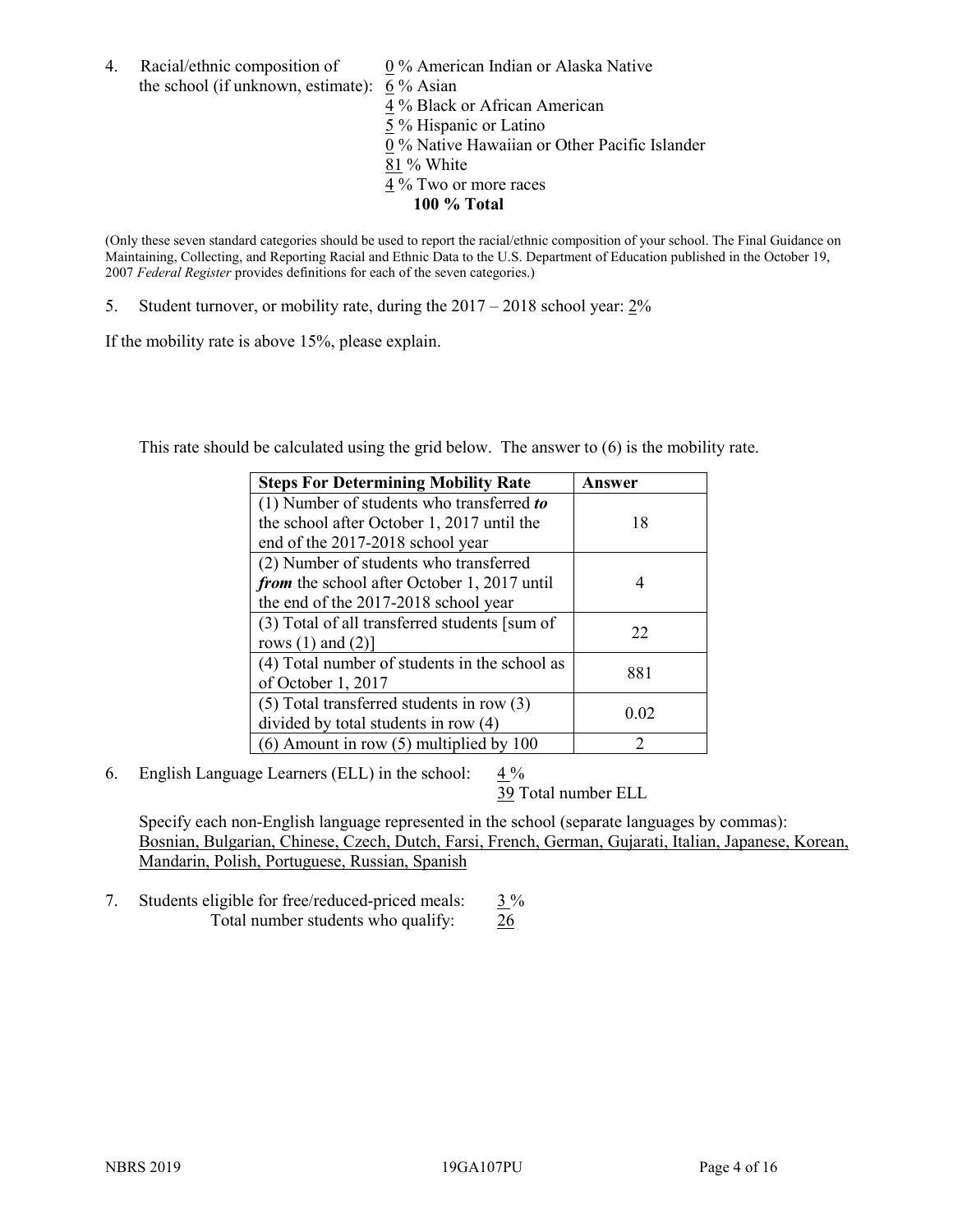120 Total number of students served

Indicate below the number of students with disabilities according to conditions designated in the Individuals with Disabilities Education Act. Do not add additional conditions. It is possible that students may be classified in more than one condition.

| 19 Autism                          | 0 Multiple Disabilities                 |
|------------------------------------|-----------------------------------------|
| 1 Deafness                         | 1 Orthopedic Impairment                 |
| 0 Deaf-Blindness                   | 23 Other Health Impaired                |
| 27 Developmental Delay             | 47 Specific Learning Disability         |
| 2 Emotional Disturbance            | 93 Speech or Language Impairment        |
| $\underline{0}$ Hearing Impairment | 0 Traumatic Brain Injury                |
| 2 Intellectual Disability          | 0 Visual Impairment Including Blindness |

- 9. Number of years the principal has been in her/his position at this school:  $1$
- 10. Use Full-Time Equivalents (FTEs), rounded to nearest whole numeral, to indicate the number of school staff in each of the categories below:

|                                                                                                                                                                                                                              | <b>Number of Staff</b> |
|------------------------------------------------------------------------------------------------------------------------------------------------------------------------------------------------------------------------------|------------------------|
| Administrators                                                                                                                                                                                                               | 4                      |
| Classroom teachers including those<br>teaching high school specialty<br>subjects, e.g., third grade teacher,<br>history teacher, algebra teacher.                                                                            | 40                     |
| Resource teachers/specialists/coaches<br>e.g., reading specialist, science coach,<br>special education teacher, technology<br>specialist, art teacher, etc.                                                                  | 23                     |
| Paraprofessionals under the<br>supervision of a professional<br>supporting single, group, or classroom<br>students.                                                                                                          | 13                     |
| Student support personnel<br>e.g., school counselors, behavior<br>interventionists, mental/physical<br>health service providers,<br>psychologists, family engagement<br>liaisons, career/college attainment<br>coaches, etc. | 4                      |

11. Average student-classroom teacher ratio, that is, the number of students in the school divided by the FTE of classroom teachers, e.g.,  $22:1$  22:1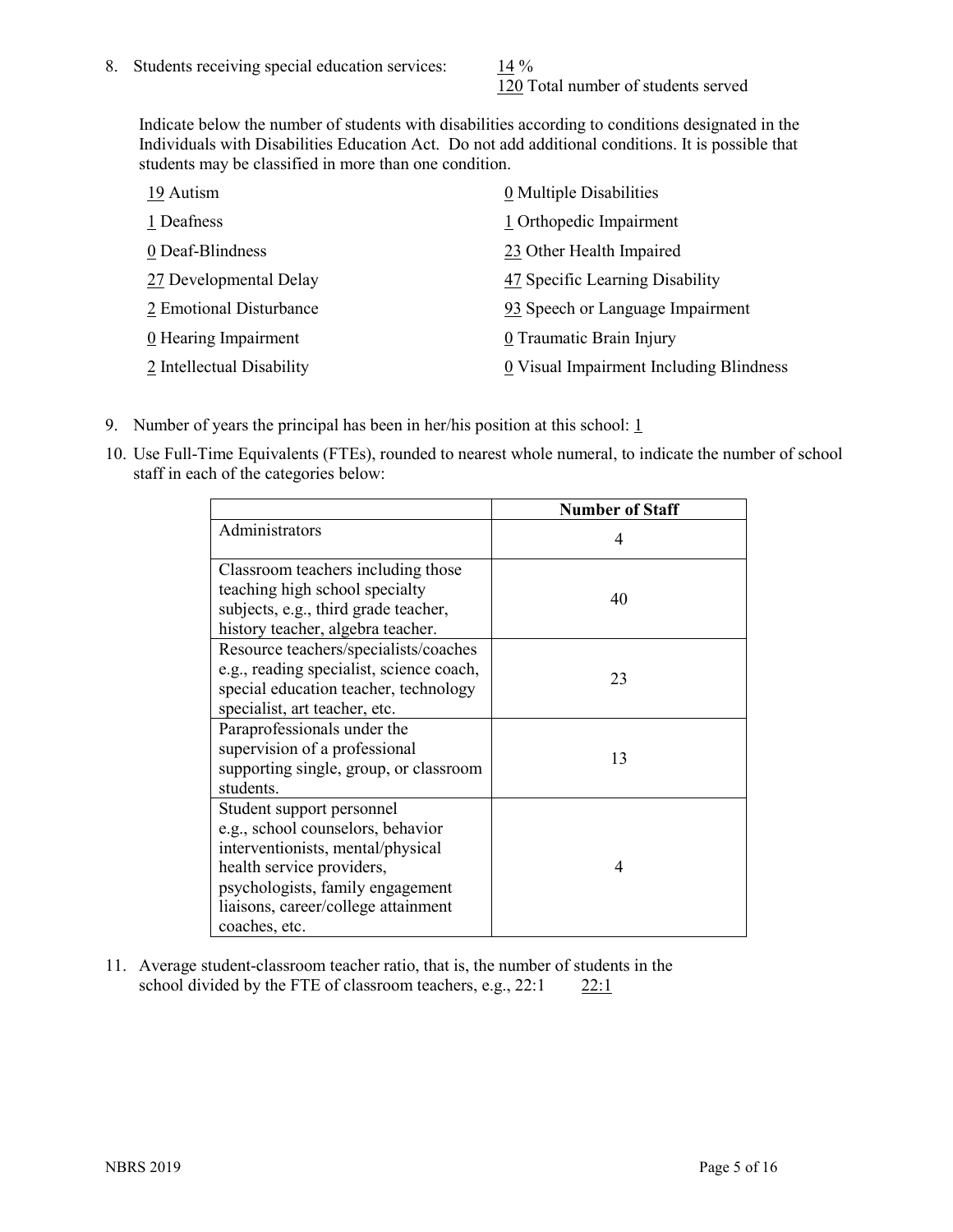12. Show daily student attendance rates. Only high schools need to supply yearly graduation rates.

| <b>Required Information</b> | $2017 - 2018$ | 2016-2017 | 2015-2016 | 2014-2015 | 2013-2014 |
|-----------------------------|---------------|-----------|-----------|-----------|-----------|
| Daily student attendance    | 98%           | 93%       | 94%       | 93%       | 97%       |
| High school graduation rate | $0\%$         | $0\%$     | $0\%$     | $9\%$     | $0\%$     |

#### 13. **For high schools only, that is, schools ending in grade 12 or higher.**

Show percentages to indicate the post-secondary status of students who graduated in Spring 2018.

| <b>Post-Secondary Status</b>                  |       |
|-----------------------------------------------|-------|
| Graduating class size                         |       |
| Enrolled in a 4-year college or university    | $0\%$ |
| Enrolled in a community college               | 0%    |
| Enrolled in career/technical training program | $0\%$ |
| Found employment                              | 0%    |
| Joined the military or other public service   | 0%    |
| Other                                         | በ0⁄   |

14. Indicate whether your school has previously received a National Blue Ribbon Schools award. Yes X No

If yes, select the year in which your school received the award. 2013

15. In a couple of sentences, provide the school's mission or vision statement.

One Team, One Goal, A Community of Engaged Learners. Tritt works collaboratively to ensure all students are engaged in their academic and social learning to be best prepared for their future world.

16. **For public schools only**, if the school is a magnet, charter, or choice school, explain how students are chosen to attend.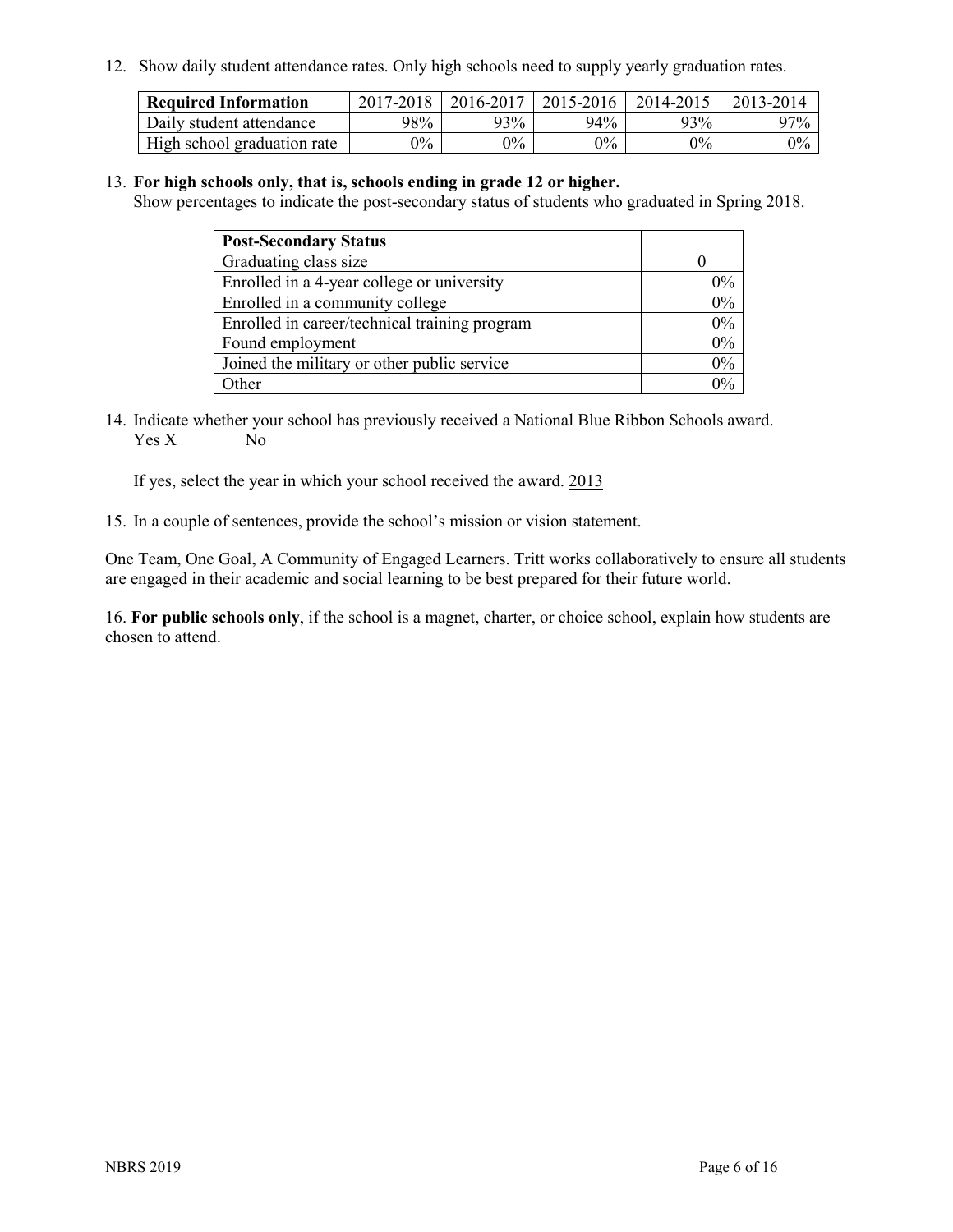# **PART III – SUMMARY**

Tritt Elementary opened in 1980 and is located in East Cobb County, Georgia. The school services students in pre-kindergarten through fifth grade. Tritt has a reputation for being a quality, high-achieving school that provides the best education to all students, regardless of their learning needs. The school culture is built from a family-centered environment, commitment to educating the whole child, an invested community, professional awareness, and the dedication and competence of the staff to not only do their job, but to do it better than anyone else. Tritt's philosophy is based on the vision of: One Team, One Goal...A Community of Engaged Learners. As we expose the students to the most innovative ways to learn, we remain centered in character building to create a safe and productive learning environment, a strong, challenging curriculum, varied co-curricular activities, and a collaborative relationship between the school and community.

Over the last few years, we have transitioned from generalized curriculum into a fully-developed STEM school. Tritt has received three levels of STEM certification: district, state, and the nationally-known AdvancED certification. These prestigious awards prove that STEM education is authentic and pervasive in the lives of our students.

As part of the continuation of Tritt's innovative expectations, the school is now united in the pursuit of incorporating the arts into the daily lives of our students. For a full year, our general education teachers have immersed themselves into learning the language of the arts. Through collaboration with our specialists teachers, arts standards are integrated throughout the curriculum.

Speaking of certifications, Tritt is also home to the first official Library Learning Commons Certification in the nation! Our Library Learning Commons is an integral part of the success of Tritt Elementary School. The traditional library has gone through a transformation as old and outdated print materials have been replaced with more high interest print materials and up-to-date digital resources. Also gone is the traditional look of rows and rows of bookcases with no place to sit. Now, our Library Learning Commons is a collaborative and flexible environment which support hands-on, problem-based learning. One of our newer spaces is the MakerSpace where students can come to work on small or group projects, including green screen productions. Students and staff feel welcome to use the spaces and resources as needed in a truly flexible learning environment.

Our instructional philosophies are steeped in the importance of teaching required standards, while extending learning to benefit the whole child. Our teachers collaborate weekly to focus their understanding on what to teach, how to assess, and how to modify their instruction to meet the needs of varied learners. Students also learn the importance of collaboration, creativity, critical thinking, and communication through problembased learning strategies. As a growth mindset school, Tritt teaches students the importance of perseverance, self-acceptance, and resiliency.

Other innovative practices at Tritt are:

Classroom Technology – Each Tritt classroom has access to a variety of different technology tools. There are approximately five iPads and five laptops in every classroom. One designated computer lab, multiple laptop carts, and two iPad carts are also available when teachers wish to deliver whole-class instruction. Tritt also is home to a truly paperless classroom. Through 1:1 device ratio, each student researches, learns, and completes assignments completely through technology. Just this year, we have begun adding digital hallway bulletin boards to showcase digital products created by our students.

Adopt-A-Stream – Adopt-A-Stream is an interdisciplinary river awareness curriculum focusing on the water quality of Georgia's waterways, especially the Chattahoochee River. The goals are to help students develop a sense of pride, awareness, and appreciation for their environment, to understand the role water plays in their lives, to obtain an understanding of the interdependence between animals and their environment, and to create life-long stewards our most precious resource, water. The units of study are: Life is a River and F.L.O.W. (Forging Leadership in our Waterways). Our students adopt Chimney Springs Creek through Adopt-A-Stream. We are proud to announce that Tritt has been selected as the Georgia School Winner for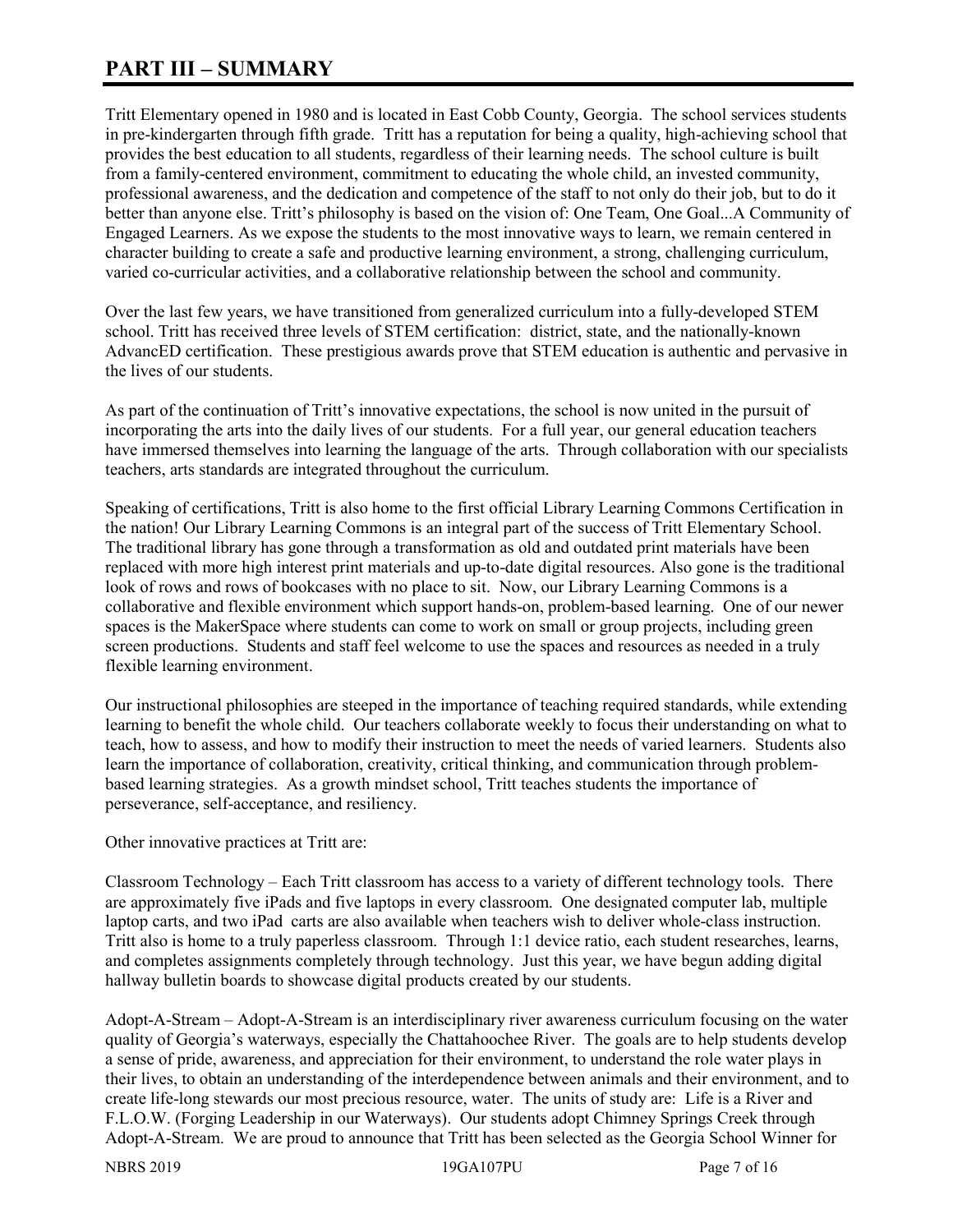both 2017 and 2018.

STEAM Showcase Days – Tritt hosts community members, parents, and colleagues quarterly as a way to showcase what our students are learning and how they use the engineering process to solve challenges. Our goal for these special days is to allow our students the time to "show off" what they know and gain confidence in speaking and re-delivering to adults. Tritt believes in developing the whole-child and helping our students learn this skill is something not in the standards, but important in life and "real-world" application.

Learning Gardens via Captain Planet - Tritt has been a partner with Captain Planet for many years. We use their lessons integrated with our standards to teach students while working in the gardens. Students plant, measure growth, and harvest a native Georgia plant. There have also been cooking demonstrations for the students using crops grown on campus. In addition to our official garden area, vertical gardens and outdoor learning spaces are spread across the campus.

Tritt Elementary was awarded the National Blue Ribbon award in 2013. Winning this award filled our community with pride and increased our motivation for continued success. We believe that the quest for continuous improvement does not imply a problem. Rather it is the drive to always be better, do more, and achieve great things. Since winning the award in 2013, our reflective practices have been centered on continuing academic success and growing our exemplary practices.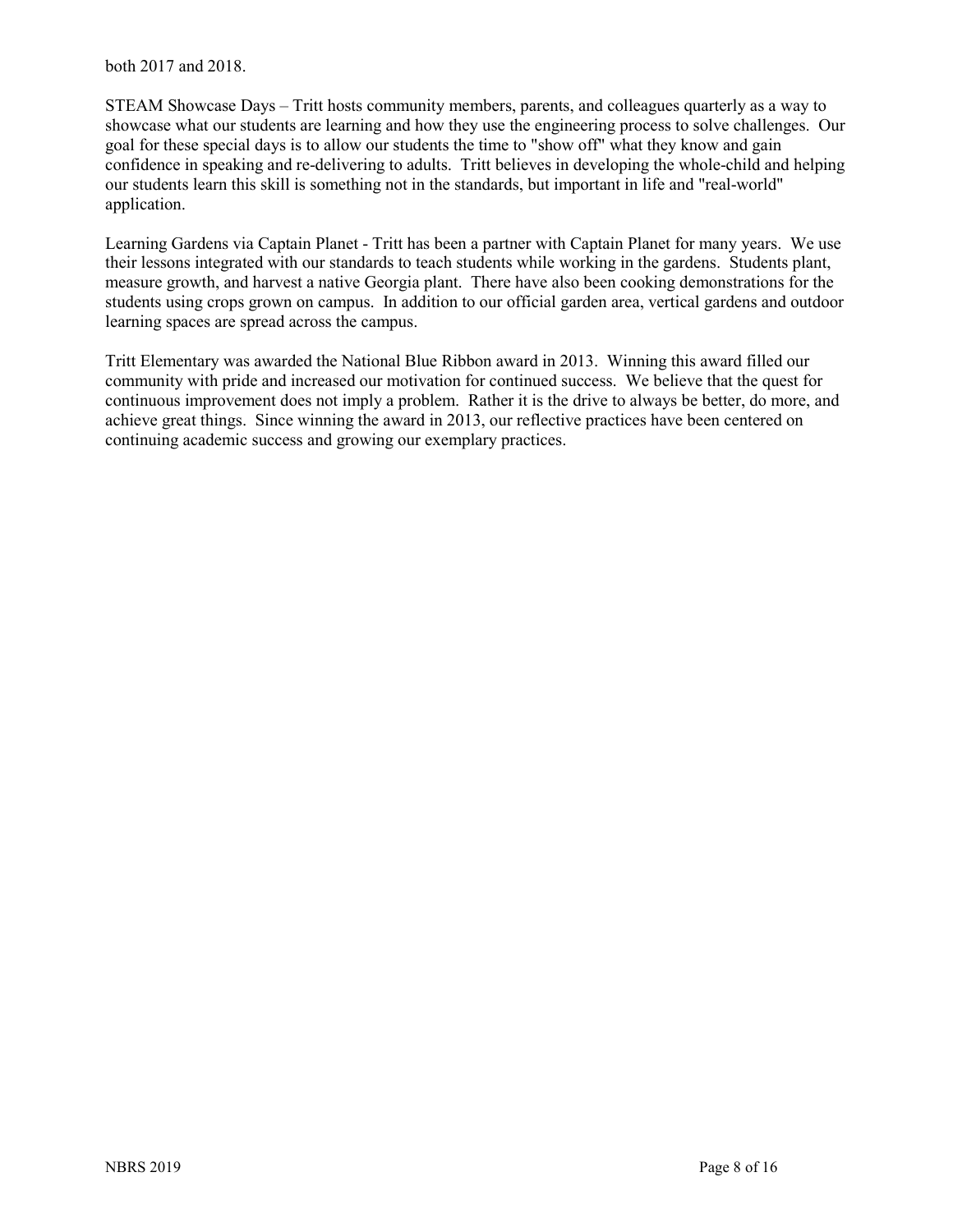# **1. Core Curriculum:**

#### **1a. Reading/English language arts:**

Tritt follows its vision of "One Team… One Goal… A Community of Engaged Learners" by keeping students' academic success always in focus. Our students are high performers, evidenced by consistent assessment results that show 96% of our students perform at or above grade level. We attribute our success to multiple factors: students who arrive with school-ready skills, highly engaged families, and a teaching staff devoted to understanding data to drive instruction.

Our recent school improvement plan led to an increased focus on the essential building block of school success. Through data analysis, we identified the need to improve literacy instruction to ensure our readers and writers maintain academic growth. We have fully implemented workshop model instruction using a balanced literacy approach. We have worked to create universal language and expectations from kindergarten through fifth grade. In both reading and writing workshop model, our students receive a minilesson tightly focused on the standard or learning target of the day. Students then interact with the standard independently through differentiated activities. During this time, our teachers work in guided reading groups to meet the individual needs of their students. They are able to collect data, both formally and informally, that allows them to plan the progression of units at a pace that meets their students' needs.

#### **1b. Mathematics:**

Math instruction at Tritt also follows the principles of workshop model instruction through balanced mathematics approach. This allows the acquisition of math skills through conceptual instructional strategies. Our goal is for our students to think critically and apply higher-order problem solving skills. The focus is no longer on speed and memorization. Our math philosophy is to ensure our students can model mathematical concepts in multiple ways, use written communication to explain their thinking, work with manipulatives to deepen their understanding, and implement daily habits of mathematical thinking. Through daily number talks, partner sharing, collaborative groups, and a written component, students are exposed to explaining their math thinking consistently within the math workshop. Our teachers use formative assessments to create needs-based groups during the workshop time. We place a high value on differentiation during math. Our teachers collaborate weekly to ensure each classroom is prepared to reach students at their level for each standard and skill.

#### **1c. Science:**

At Tritt, we deliver science instruction through hands-on activities and problem-based learning scenarios. As a triple certified STEM school, our teachers have gone through rigorous professional development in order to integrate multiple curriculum areas into the science standards. Our students learn the importance of making observations, crafting meaningful questions, defining problems, and developing models to aid their thinking. They plan and carry out purposeful investigations to then construct solutions. Using community resources, many of our students work directly with companies/organizations to understand the real-world problems they face. Through mentor relationships, field trips, and joint-problem solving, our students collaborate in an authentic way to impact our community. Science instruction is so valued at Tritt that our Foundation funds a fully-equipped science lab and instructor to supplement our specials rotation. Our science lab instructor works closely with each grade level team to ensure the pacing of the curriculum in the classroom compliments the science lab. Teachers will introduce the standard, learning target, and vocabulary. Then, each class will participate in an engaging and hands on learning experience with that standard. Students also have the ability to participate in Science Olympiad teams, Science Fair competitions, and Invention Convention.

# **1d. Social studies/history/civic learning and engagement**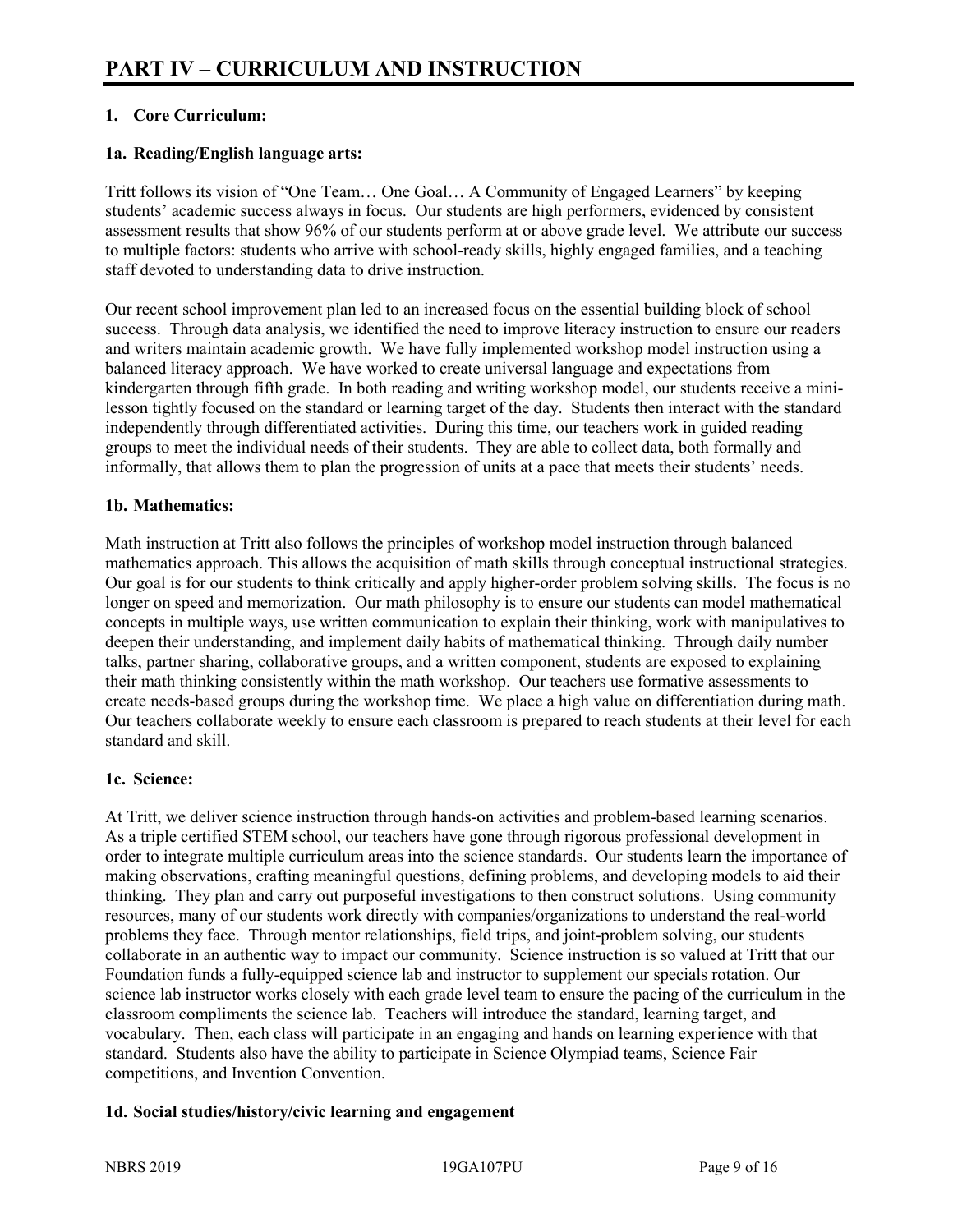Through balanced social studies instruction, we strive to inspire our students with the skills and knowledge needed to become global citizens. We want our students to have a strong foundation of history, the ability to make connections to their local communities, and an understanding of the importance of positively impacting the world. Students study history, civics, government, economics, and geography to be able to engage in the type of thinking that leads to resolving problems. Teachers consistently collaborate with our media specialist and technology lab teacher to plan extension research-based lessons with social studies standards. After the students conduct their research, they use a variety of product creation tools to present information to the class.

In all curriculum areas, a balanced assessment plan is utilized. This is developed in our collaborative teaching teams to ensure consistency across the grade level, adherence to the standards, and the timeliness of receiving data to analyze. Assessment data is evaluated weekly to look for trends across student groups in order to adjust teaching. This promotes our continual message that the students in the school do not belong to a particular teacher. They are all our students. We work to group students by their academic need in conjunction with the standard we are teaching.

#### **1e. For secondary schools:**

# **1f. For schools that offer preschool for three- and four-year old students:**

#### **2. Other Curriculum Areas:**

Learning standards are expanded outside the core curriculum in multiple ways. All students participate in a specials area rotation that includes art, music, physical education, science lab, and technology lab. Learning opportunities are also extended outside of the regular school day through academic clubs and STEAM-based clubs offered by our Foundation.

During music class, students learn the essential knowledge and skills that allow them to develop an appreciation of the performing arts. On any given day, students could be singing, dancing, interpreting, improvising, playing instruments, or communicating. In fact, most days include all of these activities and more. The music classroom is also a place that supports our values of inclusivity, as it hosts a wide variety of music from different cultures around the world. Students also get the opportunity to perform through our Tritt Tiger Chorus, Tiger Beats percussion group, and grade level performances throughout the year.

During art, our students are encouraged to use higher-order thinking skills as they explore the history of art, techniques of famous artists, and artistic skills needed to produce pleasing artifacts. Instruction is delivered through four different strands: production, presenting, responding, and connecting. Our instructional goal is always to build a lifelong love of the arts and the talent in which to express their own creativity. In celebration of our artists, Tritt hosts a school-wide art show, in which every student has a displayed piece of art. Our young artists also have won several awards and have been featured in community art shows across our community.

Our physical education teachers understand the strong data connection between healthy bodies and healthy minds. Our instructional program has a simple goal: create knowledge and skills that allow our students to experience a healthy lifestyle all the way through adulthood. Their instructional days are filled with ageappropriate skills progressions, fun games to build strength and endurance, and multiple opportunities to just get out and move. Each day, third through fifth graders have the opportunity to participate in a morning run across campus. Our PE department also organizes a 5K race and 1 mile fun run, called the Tritt Trot, to encourage families to participate in healthy activities together. You can often find our PE teachers giving up their planning time to go into primary classrooms to teach math movement. This innovative initiative helps connect math fluency with physical movement.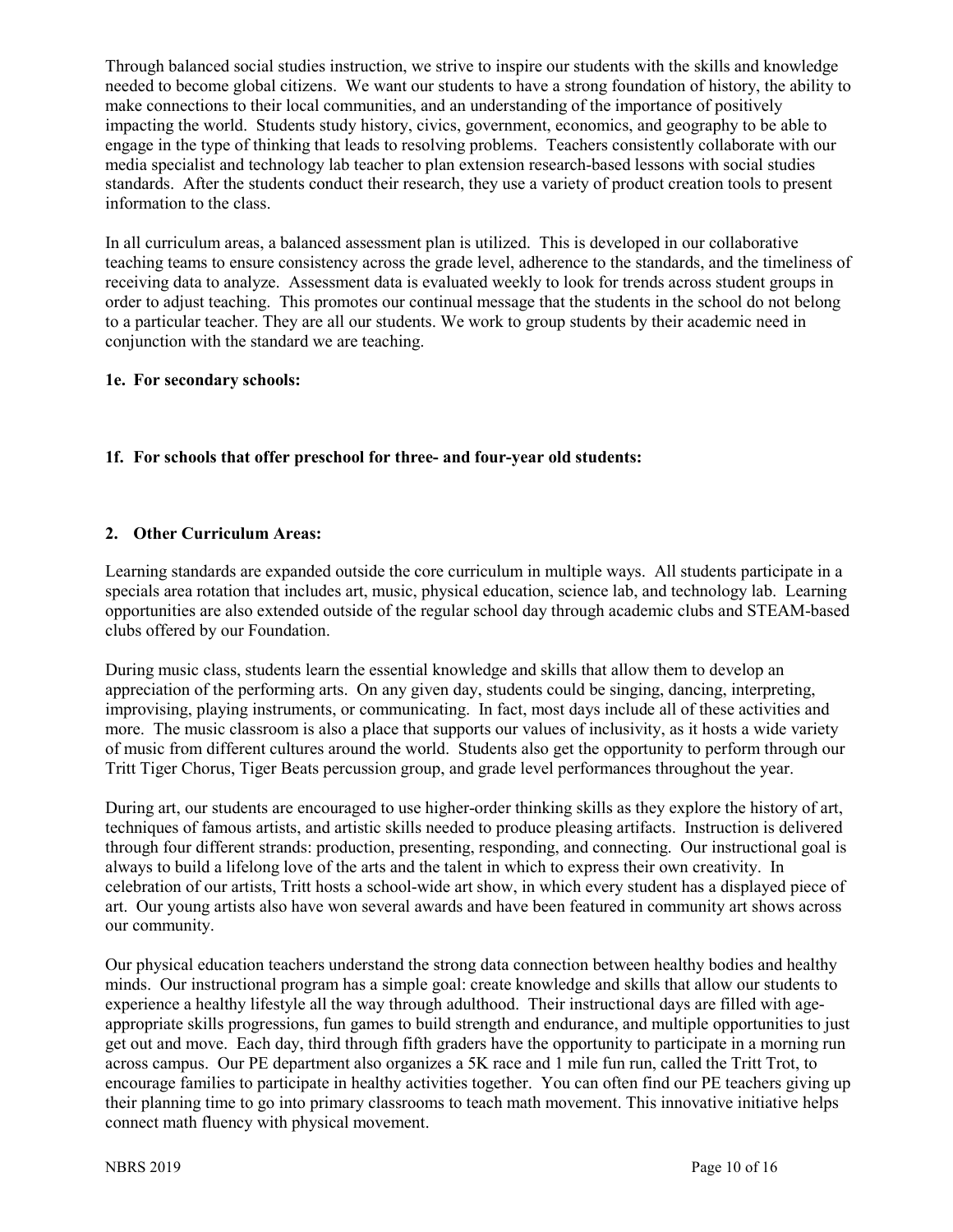Our science lab is an official Project Lead The Way learning space. This nonprofit organization provides engineering learning curriculum for K-12 students and teachers across the U.S. through pathways in computer science, engineering, and biomedical science, students learn problem-solving strategies, critical and creative thinking, and how to communicate and collaborate. We are very excited to be the first school in Cobb County, and one of the first in the state, to pilot the Project Lead The Way "Launch" curriculum for elementary schools. We are shaping the innovators, creators, and designers of today and tomorrow.

Students in the technology lab in grades K-5 develop their digital literacy through lessons in digital citizenship (safe searching, social media, website evaluation, etc.), keyboarding, and computational thinking with coding in Code.org, Scratch, and Sphero. They use a variety of digital tools to enhance their classroom learning. From collaborative tools in Office 365 to creativity tools with greenscreen, digital art, and storytelling apps to apps that communicate their ideas and synthesis of curricular content to apps that develop their critical thinking skills, students learn that they need to pick the right tool to support their learning.

Our exemplary specialist teachers do so much more than teach their curriculum areas. They are a key component to the professional development of our classroom teachers as we work towards full integration of arts standards across the curriculum. Each month, our teachers meet in "STEAM Teams" to learn the framework of arts instruction across the grade level and collaborate with specialists to design learning experiences for our students.

Our school counselors also provide education that is central to our school's vision of engaged learners. Students receive biweekly lessons that enhance their personal/social development, offer advisement of college and career readiness, and give strategies to ensure academic success. Our counselors meet in small, topic-focused groups to provide support to students with additional needs. At the heart of our counseling philosophy is the desire to build a sense of belonging and inclusivity throughout our school community. We host several "Mix It Up" days that foster communication and encourages students to eat lunch with new friends. This program was recognized as a model program from the Southern Poverty Law Center. Another program for inclusivity is "Hey Day" in which the entire school wears name tags to facilitate the use of meeting new friends and supporting the power of using peoples' names.

# **3. Special Populations:**

Our core belief in emotional safety and inclusivity extends to the support given to our special student populations. We believe that all students can and will learn. We believe in the future capabilities of all students, and we teach each student as if their possibilities are limitless. We also believe that early identification is crucial to the long-term success of our students.

This identification of struggling students begins in our grade level collaborative teams. Teacher teams meet weekly to discuss learning standards, create assessment plans, and analyze student performance data. As an instructional team, they are open to receiving feedback from each other in effective and student-specific instructional strategies.

Students who still struggle with normal classroom differentiation receive support through the Response to Intervention Process. Led by administration, teachers and parents join together to identify key areas of needed support, develop higher intensity interventions, and track students' growth. The goal of this process is to find the strategies that work for an individual student and communicate these strategies throughout a students' progression through different grades. This goal allows our teachers to keep the continuity of support year after year, instead of restarting each August.

NBRS 2019 Page 11 of 16 Through universal screenings and consistently applied rubrics, some of our students participate in the Early Intervention Program (EIP). Students may receive targeted instruction in reading, math, and/or writing. Service models may be through smaller class sizes, additional teachers, or more intensive small group instruction. We plan for early identification so we can provide targeted and intensive support to allow the student to access grade level standards as soon as possible. Last year we served 62 students in kindergarten and first grades and only 24 in fourth and fifth grades. With our extremely low mobility rate, this decreasing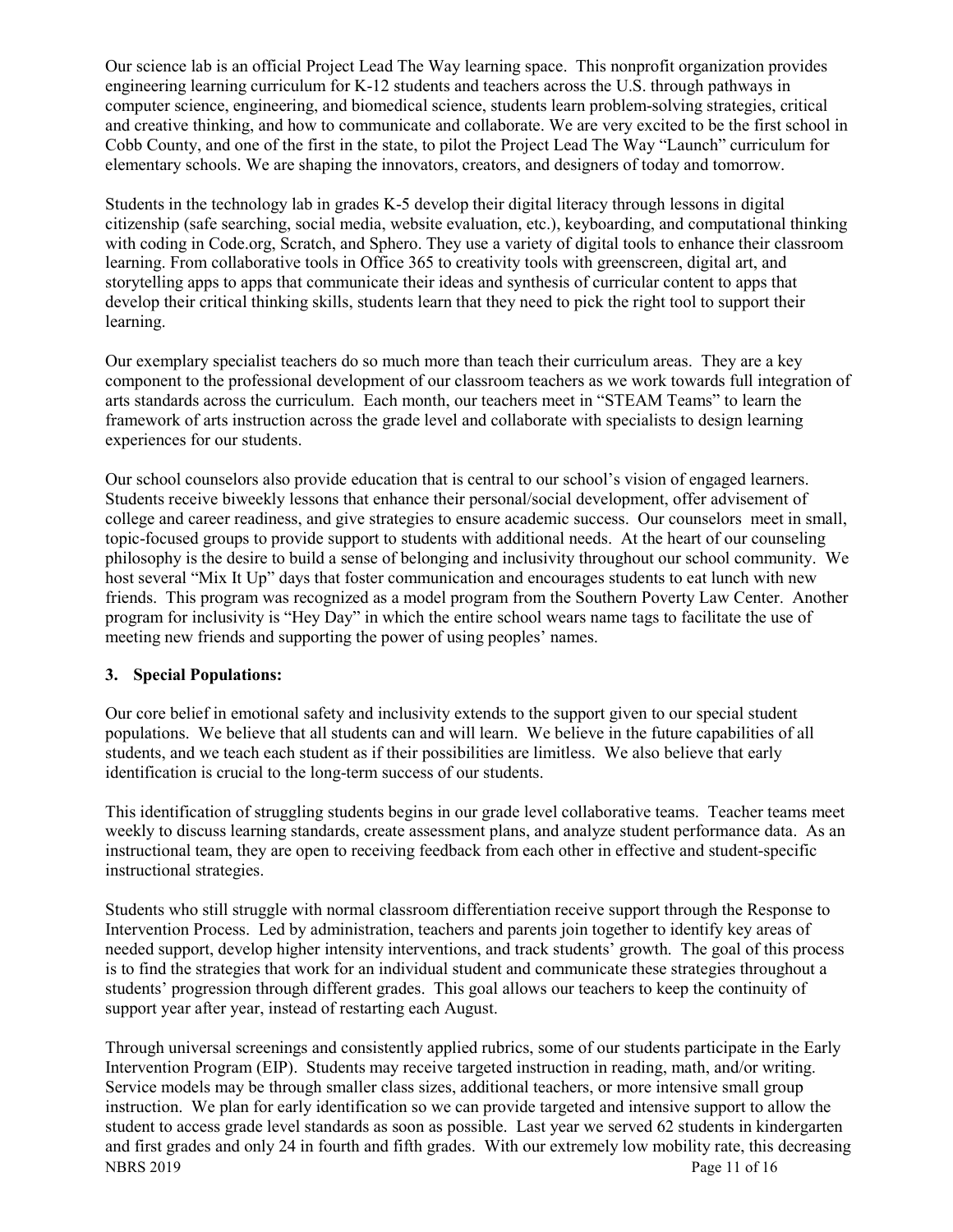number shows the success of our program.

For students identified with a special education eligibility, many different levels of classroom support exists. Students may be served in a small group resource room, in a general education classroom with a supporting teacher, or may just have a weekly check-in to monitor progress. For each special education student, teachers are fully invested in understanding the students' individual needs. They create learning objectives and goals, monitor progress, and communicate regularly with parents. Most importantly, they work closely with all the teachers who serve the child to develop a cohesive and consistent instructional plan.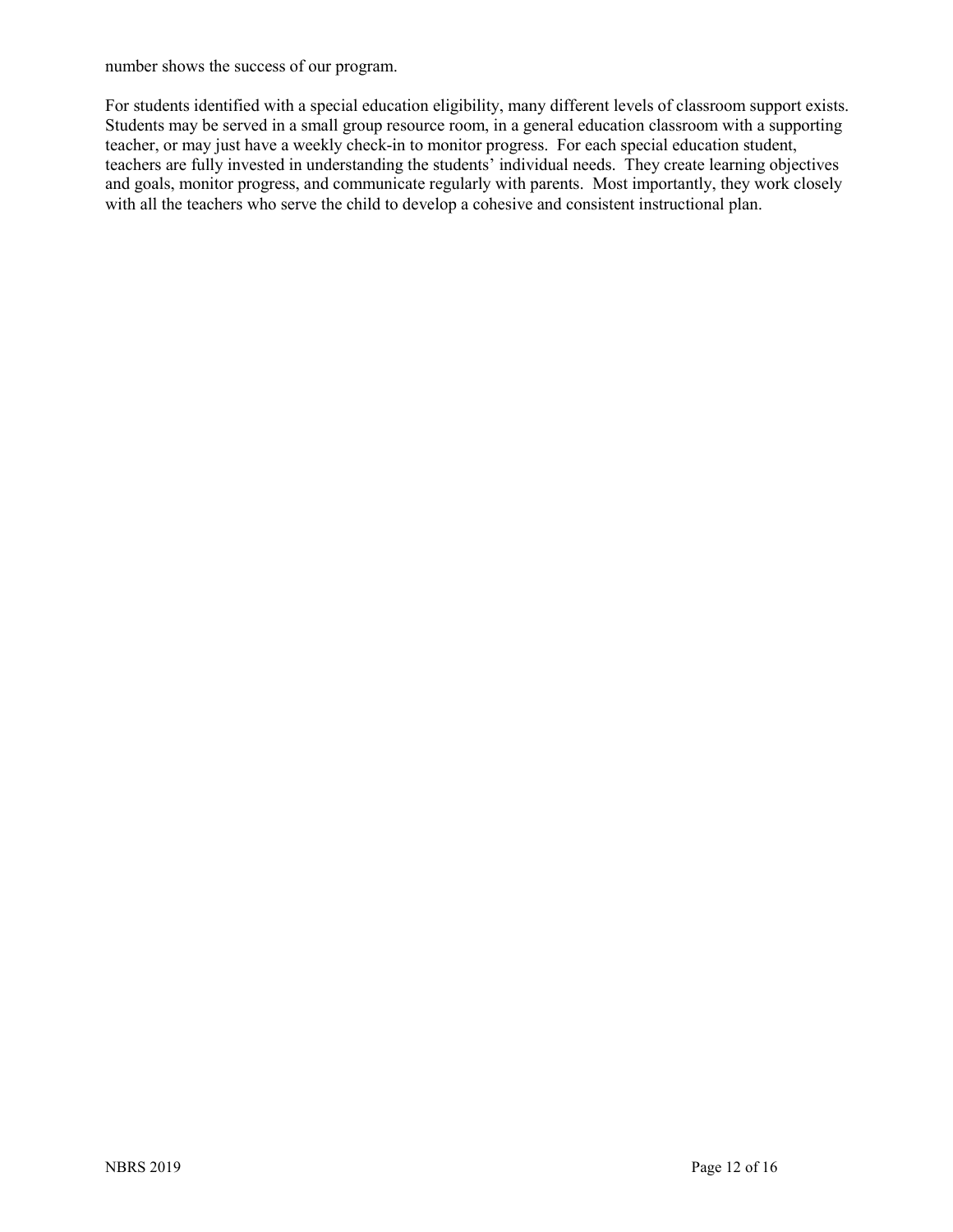#### **1. School Climate/Culture:**

Tritt Elementary School consistently ranks high on climate surveys taken by our parents, staff members, and students. Tritt ranks highest in safety, communication, and focus on the educational interests of the child.

The creation of a positive school climate has been purposefully designed to create a feeling of sense of belonging and inclusivity. One of the easiest ways to accomplish this is to ensure that all stakeholders have a voice in the governance of the school. Our older students have the opportunity to participate in the Student Leadership Club. Led by an administrator and counselor, these students meet monthly to learn and practice leadership skills. They identify problems or needs relating to the school and establish a plan of action. They also participate in service projects to help other schools in need, and they lead the collection of donations for local food pantries. Our parents have the opportunity to lead and volunteer in our highly involved PTA and Foundation, along with participation in our School Council. The council meets quarterly, providing a venue for all members of Tritt community to have open communication, learn about school needs, and create a plan to benefit school improvement. Teacher voice is included into our school's decision making process in multiple ways. The school has a highly functioning Building Leadership Team consisting of one member from each department. The administration frequently surveys staff and parents to receive their opinions on climate, school events, and various other topics affecting the school. Teachers also serve as voting members of the PTA, Foundation, and School Council.

Including students and staff, Tritt Elementary School is home for roughly 1,000 people. Despite this large number, our school truly feels like a family. The majority of our students begin their educational career with us in kindergarten and stay through fifth grade. One hundred percent of our students move on to the same middle school and one hundred percent of those students move on to the same high school. This low mobility rate and single track feeder pattern allows us to build family relationships throughout a student's K-12 educational journey. We often host Tritt Alumni Events where our past students come back to their starting school to participate in activities to support our feeder pattern. Sports teams from the middle and high school visit frequently to open car doors and greet our students as they arrive. Older students also participate in peer mentoring opportunities through our After School Program. Our alumni are great role models for our students, and these connections serve as strengthening bonds of community across our area.

#### **2. Engaging Families and Community:**

Family and community engagement is one of Tritt's strength areas. Several different organizations allow parents to actively participate in the daily operations of our school. All of the following organizations maintain a strong partnership with the school, aligning their individual mission to the continued success of our students.

Our PTA's goal is to make every child's potential a reality. They organize volunteers, fundraise for special projects, and plan events that support our STEAM initiatives. With almost 50 committees, there truly is a place for anyone who wants to join. Tritt's PTA was one of the first PTA organizations that brought a large fundraising program back to local control. Instead of contracting with an outside company, our PTA began the Tritt-Mazing Race (modelled after the Amazing Race television show). After raising money, students work cooperatively with their class to navigate a series of obstacles that are both academic and physical. Due to the strong commitment of our volunteers, 100% of donated funds stay within our school. PTA also plans and implements programs to expand our students' awareness of areas outside the traditional curriculum. They dedicate an entire week to Exceptional Children, Diversity Awareness, and Arts in Education. These week-long events feature speakers, performers, and activities all designed to create global understanding and inclusion.

Our Tritt Tiger Foundation (TTF) fills funding gaps that allows the school to offer innovative educational programs and cutting edge technology in our classrooms. The TTF fully funds our full-time Science Lab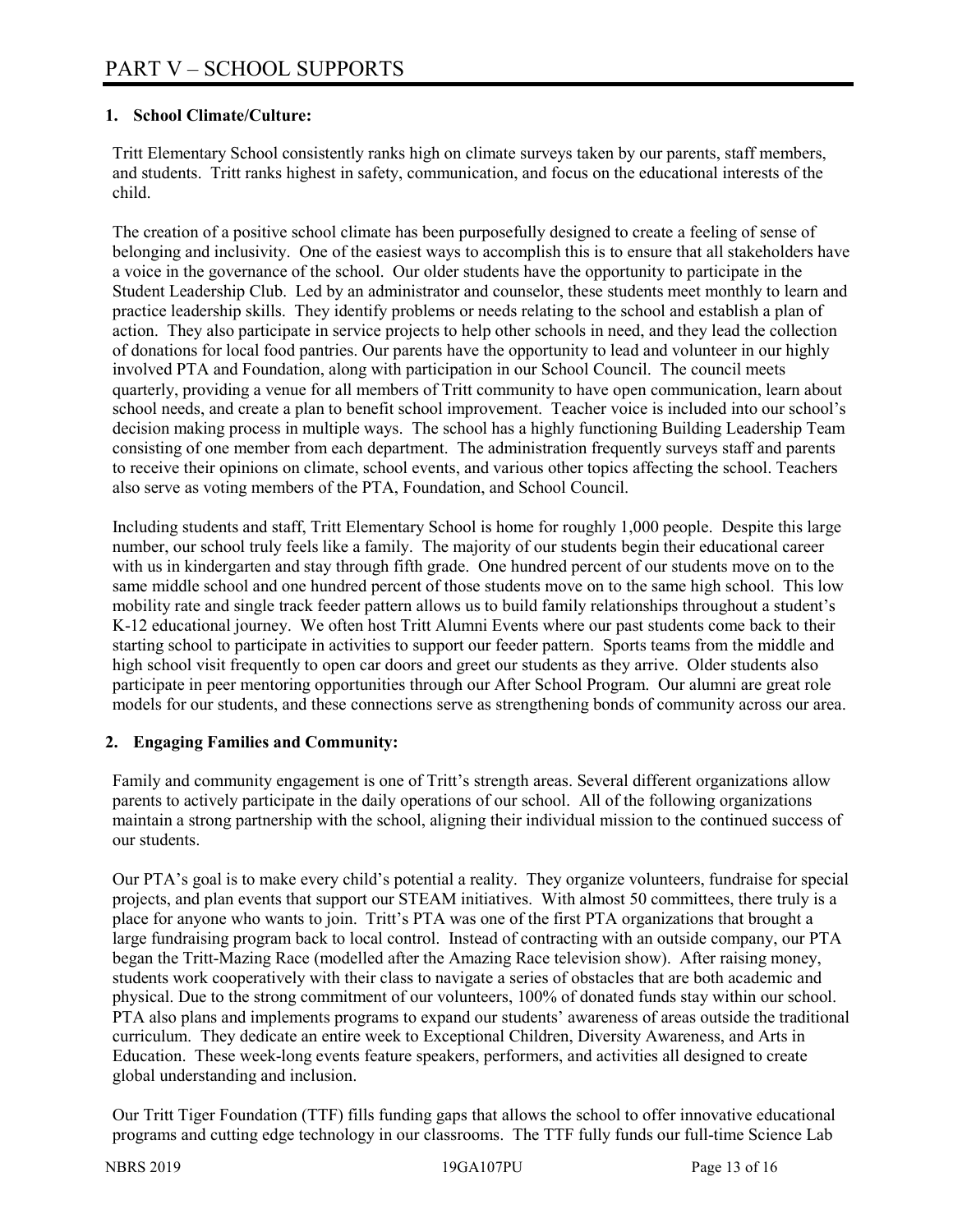teacher and provides the supplies for the Science and Technology Labs. They also plan and implement the Foundation After School Time Program that allows students the opportunity to join numerous clubs across all areas of STEAM instruction. A newly renovated space, called the STEAM Stop, is new this year. This space is filled with all the materials needed by our teachers to conduct hands-on, problem-based learning activities in support of our STEAM focus. Teachers can check out various materials like art carts, 3D digital pens, and even various types of robotic coding tools. Recycled and consumable materials are also available in the STEAM Stop to assist in the creation process of our students' projects.

In addition to local businesses joining the school through the Partners in Education program, we have also started collaborating with businesses as official STEAM partnerships. Our third grade team now collaborates with one of the largest recycling companies in the nation. Members of the company have visited our students to teach them why recycling matters and to discuss some of the challenges recycling plants face. Throughout the year, students are researching and designing their own solutions to these problems. This partnership will culminate in the entire third grade visiting a local recycling plant to see how their solutions work in the real world.

#### **3. Professional Development:**

The purpose of Tritt's professional development plan is to allow our teachers to develop their professional practices so that they can directly impact the continued growth of our students' academic success. Despite limited local school funding, we are able to provide a robust program thanks to the generous partnerships of our PTA and Tritt Tiger Foundation (TTF).

Through extensive data digs and analysis, we have identified literacy as the key focus of our professional development plans for the next two years. With district-led support, we have implemented a school-wide focus on delivering instructional content through the Workshop Model. Our TTF has provided funding which has allowed us to partner with the Columbia Teachers' College experts to provide a week-long intensive training for our intermediary teachers over the summer break. Our primary teachers are engaged in a year-long training focusing on Orton-Gillingham methodology. This methodology teaches phonics in a multi-sensory way and has shown great impact for all students.

As part of our teachers' evaluations, they create their own professional learning goal and an independent learning plan. While many of our teachers align their goals with our school-wide focus, personal goals allow teachers the flexibility to explore knowledge that more closely supports their needs. This allows specialists, gifted teachers, and special education teachers to improve in areas that more closely impact their students.

To support these plans, the administration conducts multiple walkthroughs and two extensive observations to judge the effectiveness of the training, the implementation in the classroom, and whether there are any further needs. The administration team monitors formative assessment data throughout the year to make sure we are progressing as expected. At our last review, each grade level showed increased performance levels compared to the previous year.

# **4. School Leadership:**

The leadership team at Tritt consists of a principal, two assistant principals, and a student support administrator. The leadership team's commits to making decisions based on the needs of our students while creating a supportive and fun environment for all stakeholders. The leadership team also believes in frequent, positive communication designed to inform stakeholders of school successes, upcoming events, and opportunities for involvement.

NBRS 2019 Page 14 of 16 The principal believes that strong leaders are present, visible, and knowledgeable of the day-to-day tasks that occur in the building. Leaders need a strong foundation of understanding regarding every person's role so that the operation of the school day is most efficient. Knowing that it is impossible to be everywhere at once, distributed leadership models are a key component of the leadership style of the principal. Increasing the capacity of each person to serve as a leader in their role leads to higher performance and job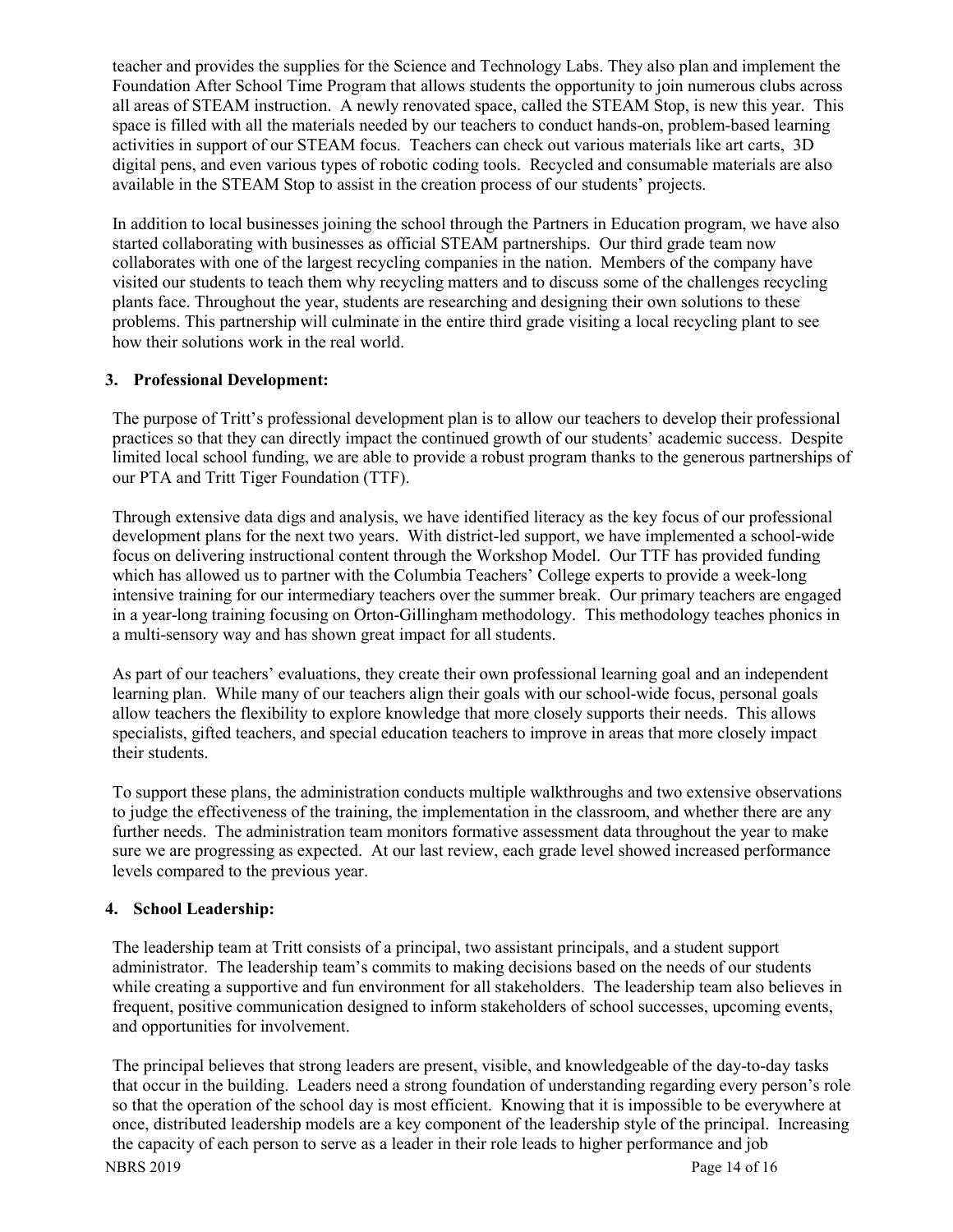satisfaction. The principal's main responsibility is to create the school's vision and mission, implement instructional leadership, and foster positive relationships between all the school's stakeholders.

The two assistant principals oversee the many operational demands of running a large school. Their duties are divided between primary and intermediary grades. Each one of them oversees discipline, instructional materials and practices, assessments, parent and teacher communication, and various other topics assigned to their grade bands.

Our student support administrator is the first point of contact for our special needs population. They are the experts on legal matters regarding the special education identification process. They also assist special education teachers create of a student's individualized educational plan, teach strategies to support student needs, and communicate with parents.

As part of distributed leadership, Tritt depends on their highly functioning Building Leadership Team. The team consists of one member of every grade level and department. Members meet once a month to develop leadership skills, increase communication and knowledge about school decisions, and provide input and planning to support the school's vision.

School administrators also depend on another key group called the Core Team. Consisting of administration, school counselors, the school psychologist, and the school social worker, this team meets weekly to discuss and monitor student progress. The team focuses on behavior needs, family support, and academic progress. These weekly meetings have been instrumental in providing consistent communication concerning the needs of our students and creating plans to assist their continual progress.